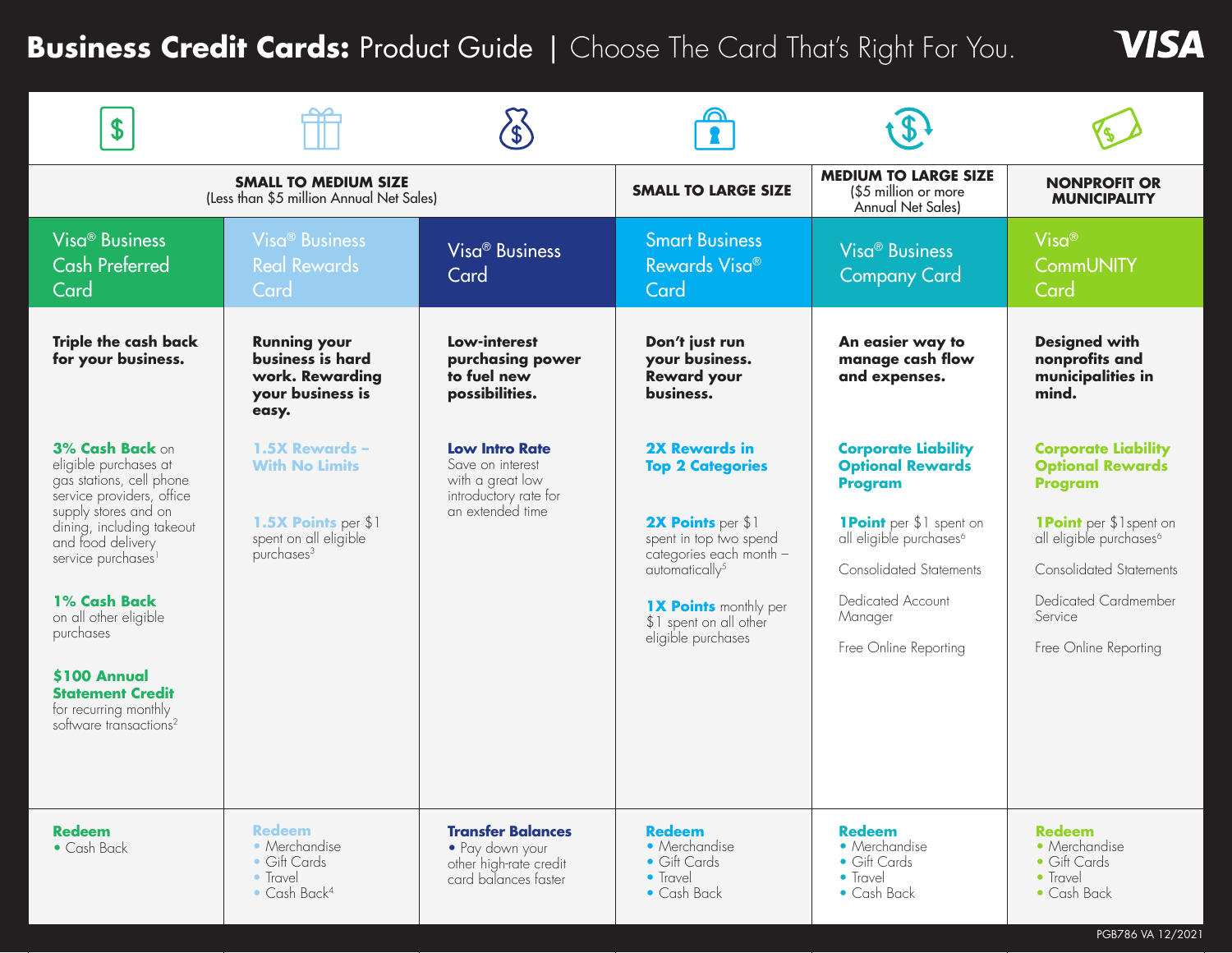## **Business Credit Cards:** Reward Products **Charts represent example spend/earn.**

| Visa®<br>Earn up to $3\%$ cash back<br><b>Business Cash</b><br><b>Preferred Card</b> |               |                            |  |  |  |
|--------------------------------------------------------------------------------------|---------------|----------------------------|--|--|--|
| <b>SAMPLE QUARTERLY</b><br><b>EXPENSES</b>                                           | <b>SPEND</b>  | <b>CASH</b><br><b>BACK</b> |  |  |  |
| <b>3%</b> Cell Phone Service Providers                                               | \$700         | \$21                       |  |  |  |
| 3% Office Supply Stores                                                              | \$900         | \$27                       |  |  |  |
| <b>3%</b> Restaurant & Food Delivery                                                 | \$500         | \$15                       |  |  |  |
| 3% Gas Stations                                                                      | \$700         | \$21                       |  |  |  |
| <b>1%</b> all other Purchases                                                        | \$4,000       | \$40                       |  |  |  |
| <b>Total Quarterly</b><br><b>Example</b>                                             | \$6,800 \$124 |                            |  |  |  |
| TOTAL ANNUAL CASH BACK EXAMPLE:                                                      |               | 5496                       |  |  |  |

**Smart Business Rewards Visa® Card**

**Earn 2X points in top 2 categories each month**

| <b>TOTAL ANNUAL POINTS EXAMPLE:</b>        | (redeemable for \$504 cash back, | 50,400         |
|--------------------------------------------|----------------------------------|----------------|
| <b>Total Quarterly</b><br><b>Example</b>   |                                  | \$7,200 12,600 |
| <b>1X</b> all other Purchases              | \$1,800                          | 1,800          |
| 2X Construction Materials                  | \$2,700                          | 5,400          |
| <b>2X</b> Advertising Firms                | \$2,700                          | 5,400          |
| <b>SAMPLE QUARTERLY</b><br><b>EXPENSES</b> | <b>SPEND</b>                     | <b>POINTS</b>  |

| \$1,200<br>\$4,000 | 1,800<br>6,000        |
|--------------------|-----------------------|
|                    |                       |
|                    |                       |
|                    |                       |
| \$1,100            | 1,650                 |
| \$900              | 1,350                 |
| <b>SPEND</b>       | 1.5X<br><b>POINTS</b> |
|                    | with no limits        |

# Whichever card you choose, you'll enjoy:

#### **• Visa Spend Clarity**

an online tool that allows you to access and track card transaction data, helping you manage your cash flow more efficiently and make more informed decisions about your expenses.

#### **• Zero Fraud Liability7**

protects against unauthorized purchases if your card or its number is ever lost or stolen.

- **• Free Employee Cards**
- **• 24/7 Account Access and Support**
- **• Account and Transaction Notifications**

<sup>1</sup> You will earn 3% cash back for every dollar in eligible net purchases at merchants classified as gas stations, office supply stores, dining, restaurants, fast-food restaurants, bars, food delivery services and cell pho with Rewards when you check out with PayPal. Cash rewards expire five years from the end of the quarter in which they are earned.

2 An automatic statement credit of \$100 per 12-month period will be applied to your Business Cash Preferred Account within 2 statement billing cycles following 11 consecutive months of eligible software service purchases m

<sup>3</sup> You will earn 1.5 Reward Points ("Points") for each dollar of eligible net purchases made with your Account within a billing cycle. Monthly net purchase points will be applied each billing cycle. Points expire five yea which they are earned.

4 Reward points can be redeemed as a cash deposit to a checking or savings account with this Financial Institution only, which will be deposited within seven business days, or as a statement credit to your credit card acco

° You will earn 1 Point for every dollar in eligible net purchases charged to your Account during each billing cycle. In addition, you will earn 1 additional bonus Point (for a total of 2 Points) for every dollar in eligib the end of the quarter in which they are earned.

<sup>6</sup> You will earn 1 Reward Point ("Point") for each dollar of eligible net purchases charged to your Account during each billing cycle. Points expire three years from the end of the quarter in which they are earned.

<sup>7</sup> Elan Financial Services provides zero fraud liability for unauthorized transactions. Cardmember must notify Elan Financial Services promptly of any unauthorized use. Certain conditions and limitations may apply.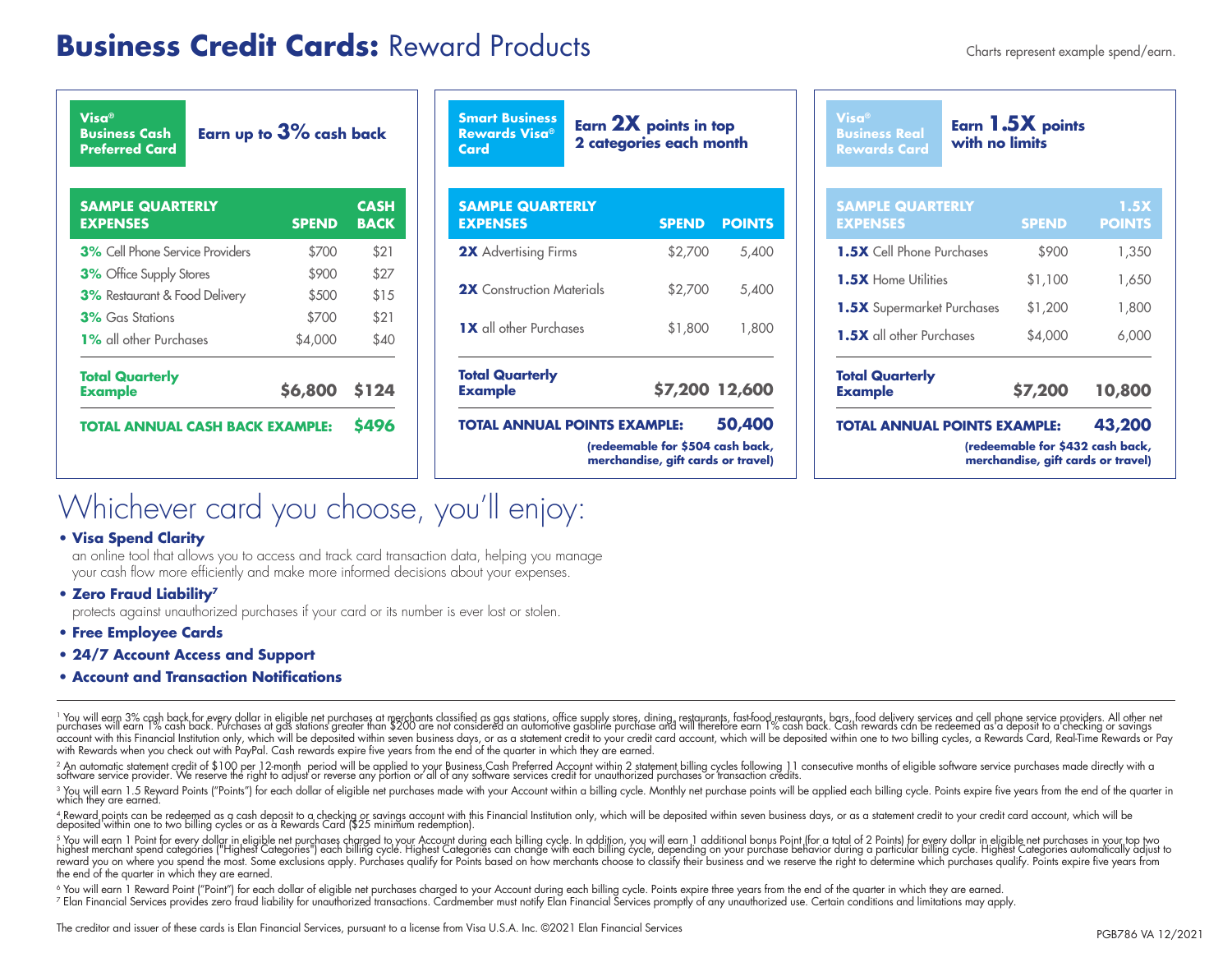# **Consumer Credit Cards: Product Guide | Choose The Card That's Right For You.**

**VISA** 

|                                                                                                                                                                                                                                                             | \$                                                                                                                                                                                                                                                                                    |                                                                                                                                                                                             |                                                                                                                                                                              |                                                                                                                                                                                                                                                                                                                                    |                                                                                                                                                                                                                                                                                         |
|-------------------------------------------------------------------------------------------------------------------------------------------------------------------------------------------------------------------------------------------------------------|---------------------------------------------------------------------------------------------------------------------------------------------------------------------------------------------------------------------------------------------------------------------------------------|---------------------------------------------------------------------------------------------------------------------------------------------------------------------------------------------|------------------------------------------------------------------------------------------------------------------------------------------------------------------------------|------------------------------------------------------------------------------------------------------------------------------------------------------------------------------------------------------------------------------------------------------------------------------------------------------------------------------------|-----------------------------------------------------------------------------------------------------------------------------------------------------------------------------------------------------------------------------------------------------------------------------------------|
|                                                                                                                                                                                                                                                             | <b>EARNING VALUABLE</b><br><b>REWARDS</b>                                                                                                                                                                                                                                             | <b>PAYING DOWN</b><br><b>BALANCES</b>                                                                                                                                                       |                                                                                                                                                                              | <b>BUILDING OR REBUILDING</b><br><b>CREDIT<sup>6</sup></b>                                                                                                                                                                                                                                                                         |                                                                                                                                                                                                                                                                                         |
| Visa <sup>®</sup> Everyday<br>Rewards+ Card                                                                                                                                                                                                                 | Visa® Max Cash<br><b>Preferred Card</b>                                                                                                                                                                                                                                               | Visa <sup>®</sup><br><b>Platinum Card</b>                                                                                                                                                   | Visa <sup>®</sup> College Real<br><b>Rewards Card</b>                                                                                                                        | Visa <sup>®</sup> Max Cash<br><b>Secured Card</b>                                                                                                                                                                                                                                                                                  | Secured<br>Visa <sup>®</sup> Card                                                                                                                                                                                                                                                       |
| <b>Unlimited points</b><br>potential. Unrivaled<br>reward options.                                                                                                                                                                                          | <b>Cash Back</b><br>maximized to fit<br>your life.                                                                                                                                                                                                                                    | Save interest on<br><b>balance transfers</b><br>and purchases.                                                                                                                              | <b>Credit-building and</b><br>spending security<br>for students.                                                                                                             | <b>Build credit and</b><br>earn more cash<br>back.                                                                                                                                                                                                                                                                                 | <b>Designed to help</b><br>you build credit and<br>confidence.                                                                                                                                                                                                                          |
| <b>4X Points</b> on dining,<br>takeout & food delivery <sup>1</sup><br>2X Points at grocery<br>stores, grocery delivery,<br>gas stations & streaming<br>services<br><b>1X Points</b> all other<br>eligible spend<br>S No caps or limits on<br>points earned | 5% Cash Back on<br>two categories you<br>choose - first combined<br>\$2,000 spent each<br>quarter <sup>3</sup><br><b>2% Unlimited</b><br><b>Cash Back on one</b><br>everyday category of<br>your choice<br><b>1% Unlimited</b><br><b>Cash Back on all</b><br>other eligible purchases | <b>Low Intro Rate</b><br>Save on interest<br>with a great low<br>introductory rate for<br>an extended time<br>Use for large purchases,<br>unexpected expenses or<br>last-minute necessities | 1.5X Points per \$1<br>spent on all eligible<br>purchases <sup>4</sup><br>Account Alerts, Online<br>and Mobile Account<br>Access, Autopay, Free<br>Credit Score <sup>5</sup> | <b>The Convenience</b><br><b>Of A Credit Card</b><br>While working to build or<br>improve your credit<br>5% Cash Back on<br>two categories you<br>choose - first combined<br>\$2,000 spent each<br>quarter $3$<br>2% Cash Back<br>on one everyday<br>category of your<br>choice<br>1% Cash Back on all<br>other eligible purchases | <b>The Convenience</b><br><b>Of A Credit Card</b><br>While working to build or<br>improve your credit<br><b>How It Works</b><br>Apply and fund your<br>secured savings account,<br>which serves as your<br>security deposit. Your<br>credit line is the same<br>amount as your deposit. |
| <b>Redeem</b><br>• Merchandise<br>• Gift Cards<br>• Travel<br>$\bullet$ Cash Back <sup>2</sup>                                                                                                                                                              | <b>Redeem</b><br>$\bullet$ Cash Back <sup>3</sup>                                                                                                                                                                                                                                     | <b>Transfer Balances</b><br>· Pay down your<br>other high-rate credit<br>card balances faster                                                                                               | <b>Redeem</b><br>• Merchandise<br>• Gift Cards<br>• Travel<br>$\bullet$ Cash Back <sup>2</sup>                                                                               | <b>Redeem</b><br>$\bullet$ Cash Back <sup>3</sup>                                                                                                                                                                                                                                                                                  | <b>Enjoy</b><br>• Online Account Access<br>• Account Alerts<br>• Automatic Bill Pay<br>• Free Credit Score <sup>5</sup>                                                                                                                                                                 |